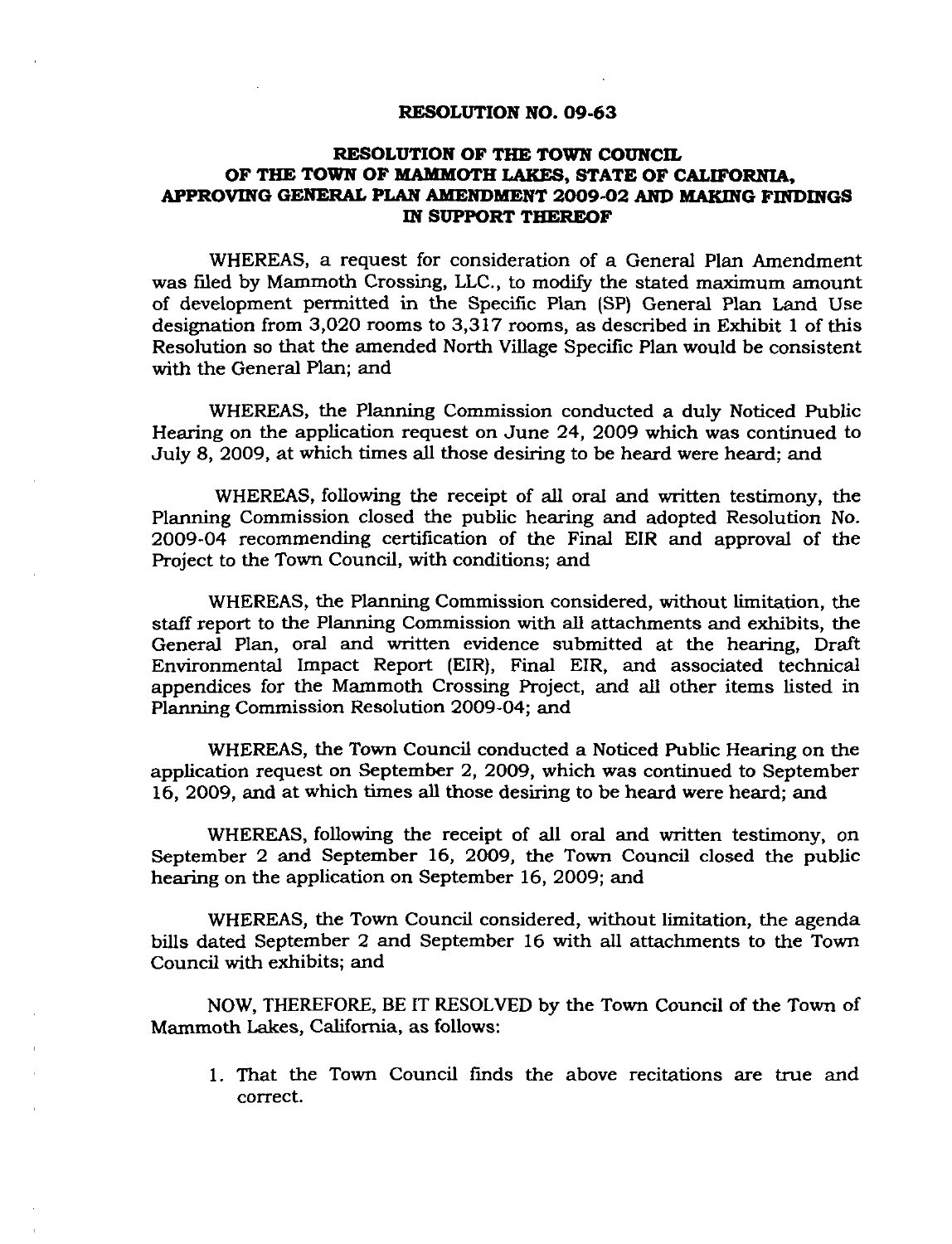- 2. The Town Council incorporates by reference all exhibits and attachments cited in this Resolution.
- 3. Pursuant to the requirements of the California Environmental Quality Act (CEQA), the Town Council makes the following findings and takes the following actions:
	- a. The Final EIR, including the Final EIR Addition, was certified as being prepared in compliance with CEQA pursuant to Town Council Resolution No. 2009-62.
	- b. That the Town Council finds that General Plan Amendment 2009-02 was part of the project analyzed in the Final EIR for the Project.
	- c. That the Town Council has reviewed and hereby adopts the findings contained in Exhibit 1 of Resolution 2009-62, including but not limited to, the findings related to the compliance of the Final EIR and with the requirements of CEQA and the Project's impact to various environmental resources.
	- d. That the Town Council has reviewed and hereby adopts the findings contained in Exhibit 2 of Resolution 2009-62, including but not limited to, the findings that the Town Council has reviewed and considered the Draft Environmental Impact Report (DEIR), Final EIR, and associated technical appendices for the Mammoth Crossing Project ("Final EIR") and all other oral and written evidence in the record prior to acting on the General Plan Amendment.
	- e. That the Town Council has reviewed and hereby adopts the Findings of Fact and Statement of Overriding Considerations contained in Exhibit 3 of Resolution 2009-62, including but not limited to, a discussion of each project impact, changes or alterations that have been made to avoid or substantially lessen impacts identified, impacts that are considered significant and unavoidable, determinations as to the infeasibility of each project alternative and statements of overriding consideration as to the impacts that could not be mitigated to less than significant.
	- f. That the Town Council has reviewed and hereby adopts the findings and the Mitigation Monitoring Program contained in Exhibit 4 of Resolution 2009-62 and incorporates the Mitigation Measures listed therein into the project.
- 4. General Plan Amendment (GPA) 2009-02 is consistent with the General Plan based on the findings contained in E^xhibit 2 of this Resolution.
- 5. Based on all of the findings, and all the evidence in the record or proceedings in this matter, the Town Council hereby approves General Plan Amendment 2009-02.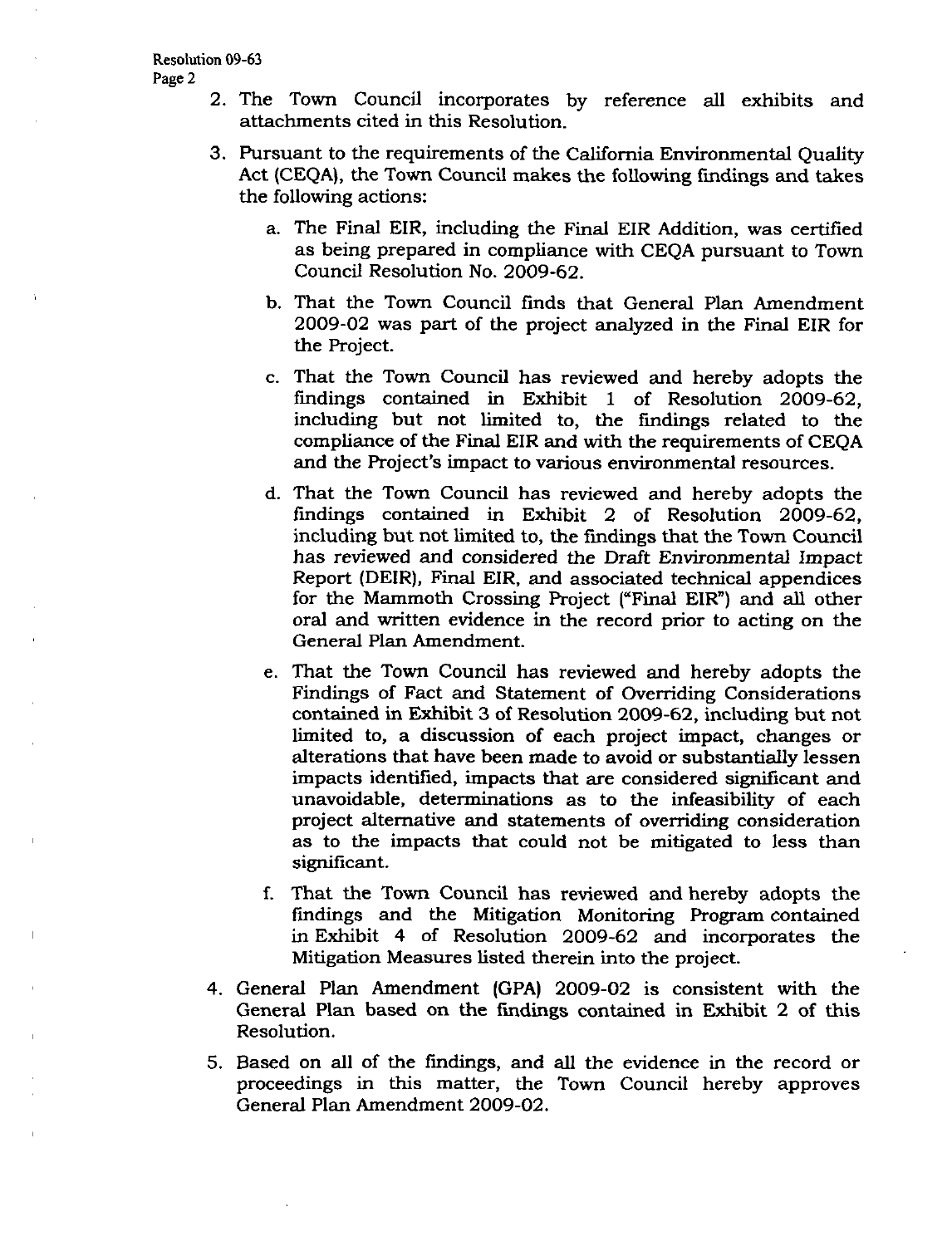Resolution 09-63 Page 3

> 6. The documents and other materials that constitute the record of proceedings upon which the Town Council's decision is based are located in the Town Offices of the Town of Mammoth Lakes, at 437 Old Mammoth Road, Suite R, Mammoth Lakes, California 93546 and Anita Hatter, Town Clerk, is hereby designated as the custodian of these records.

APPROVED AND ADOPTED this 16th day of September 2009.

NEIL MCCARROLL, Mayor **\** 

**ATTEST** 

ANITA HATTER, Town Clerk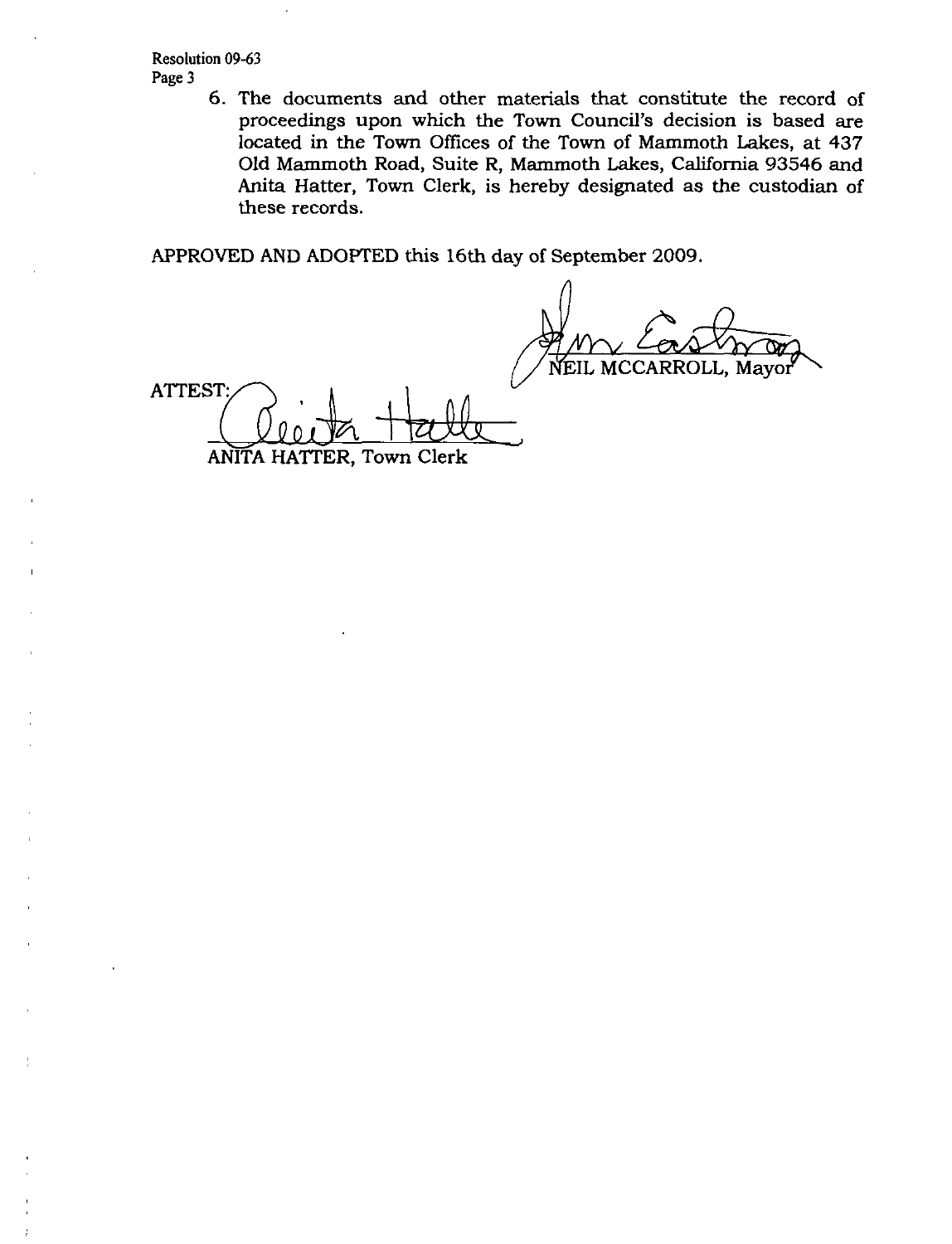## **EXHIBIT 1**

## **DESCRIPTION OF GENERAL PLAN AMENDMENT**

# *Text on Page 36 of the General Plan is hereby modified as follows:*

**North ViUage Specific Plan (NVSP).** North Village Specific Plan (NVSP) This designation is intended to create a visitor-oriented entertainment retail and lodging district anchored by a pedestrian plaza and a gondola connection to Mammoth Mountain Ski Area. Uses include hotels and similar visitor accommodations along with supporting restaurants, retail, and services. Development projects will provide a wide range of amenities and services that enhance the visitor experience. Maximum overall density is 3,030 3,317 rooms and 135,000 square feet of commercial. The specific allocation of density, location of uses, and development standards are contained in the Specific Plan.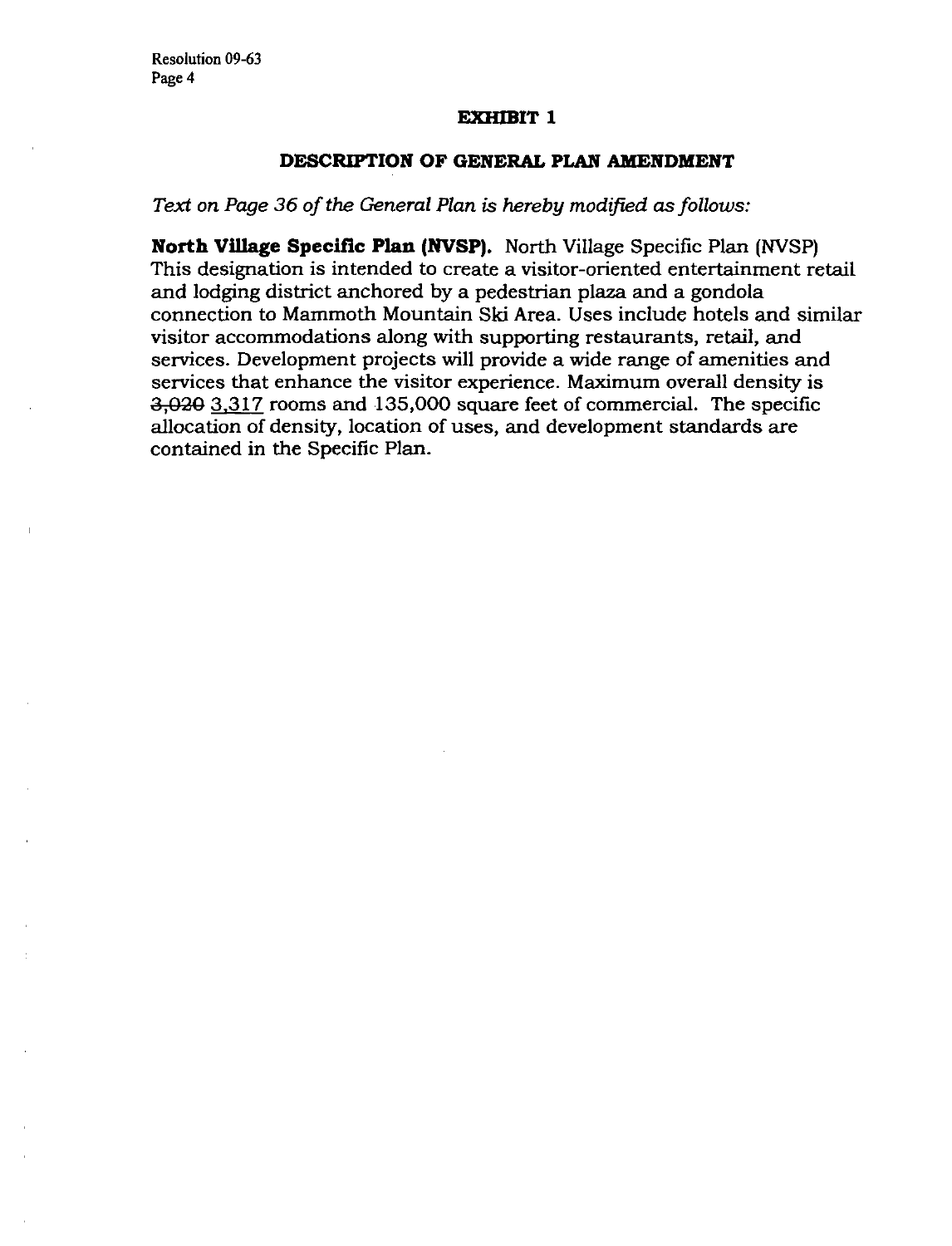### **EXHIBIT 2**

## **FINDINGS FOR GENERAL PLAN AMENDMENT 2009-02**

- 1. General Plan Amendment (GPA) 2009-02 would not result in a change or conflict with the Community Vision identified in the 2007 General Plan because the change would ensure that the North Village Specific Plan, as amended by District Zoning Amendment 2007-01, would be consistent with the General Plan.
- 2. The amendment is consistent with the district character description contained in the Neighborhood and District Character Element of the General Plan, which identifies the North Village district as "an intensely focused entertainment district." In addition, the project site is within an urban area of town and would not result in sprawl or conflicts with the Urban Growth Boundary. Therefore, General Plan Amendment (GPA) 2009-02 would contribute to the achievement of the purposes of the General Plan.
- 3. General Plan Amendment (GPA) 2009-02 is consistent with the intent of the 2007 General Plan and its land use policies, because it would implement the density and development standards contained in the North Village Specific Plan, as amended by District Zoning Amendment 2007-01. Therefore GPA 2009-02 would not change the policy direction or intent of the General Plan.
- 4. The site is physically suitable, including, but not limited to access, provisions of utilities, compatibility with adjoining land uses, and absence of physical constraints, for the requested amendment.